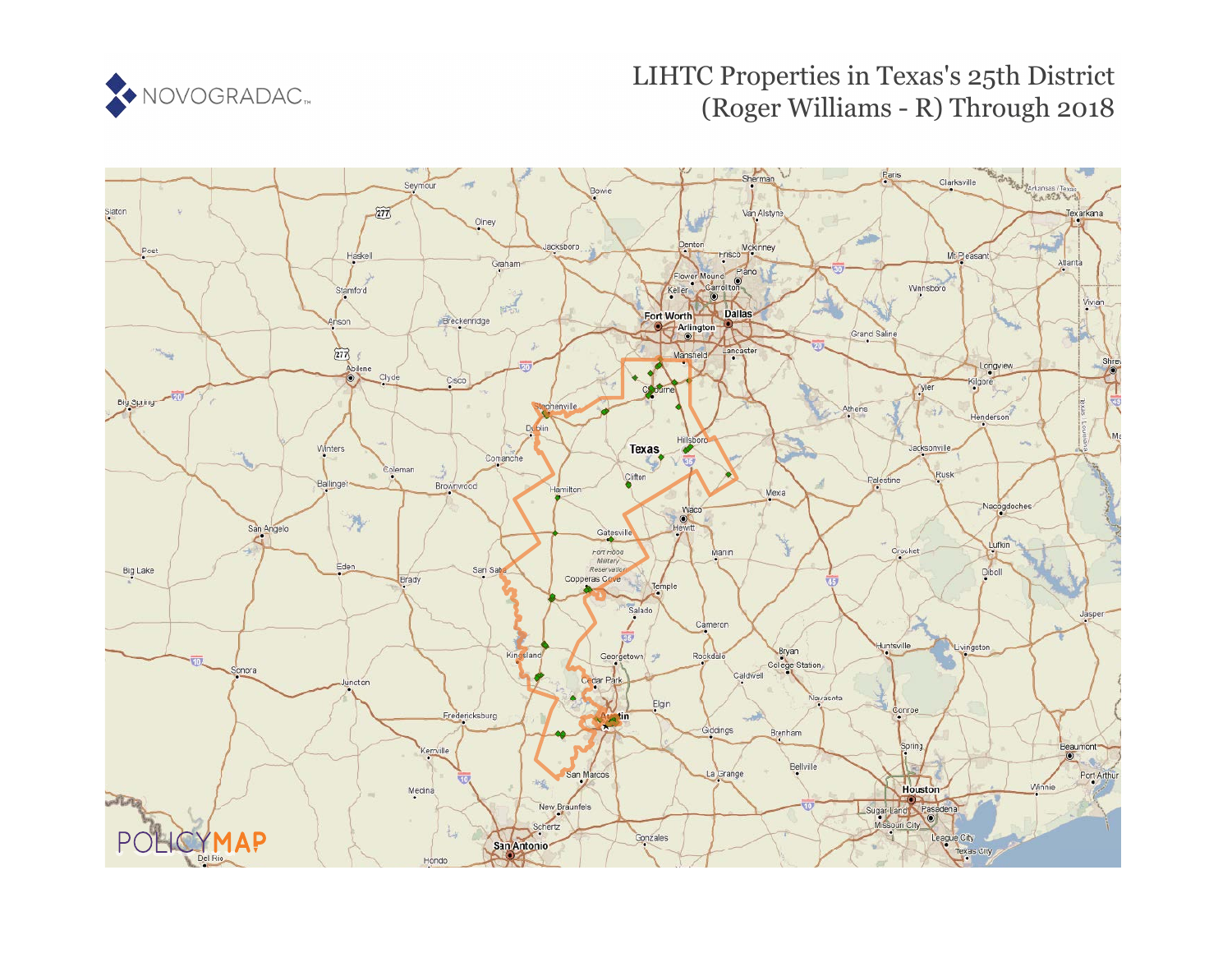| <b>Project Name</b>                                              | <b>Address</b>                    | City                 | <b>State</b> | <b>Zip Code</b> | Nonprofit<br><b>Sponsor</b> | <b>Allocation</b><br>Year | <b>Annual</b><br><b>Allocated</b><br><b>Amount</b> | <b>Year Placed</b><br>in Service | <b>Construction Type</b> | <b>Total</b><br><b>Units</b> | Low<br><b>Income</b><br><b>Units</b> | <b>Rent</b> or<br><b>Income</b><br><b>Ceiling</b> | <b>Credit</b><br>Percentage | Tax-<br><b>Exempt</b><br><b>Bond</b> | <b>HUD Multi-Family</b><br><b>Financing/Rental</b><br><b>Assistance</b> |
|------------------------------------------------------------------|-----------------------------------|----------------------|--------------|-----------------|-----------------------------|---------------------------|----------------------------------------------------|----------------------------------|--------------------------|------------------------------|--------------------------------------|---------------------------------------------------|-----------------------------|--------------------------------------|-------------------------------------------------------------------------|
| VILLAS AT HENDERSON PLACE 303 N HYDE PARK BLVD CLEBURNE          |                                   |                      | TX           | 76033           | $\mathbf{N}\mathbf{o}$      | 2006                      | \$407,847                                          | 2007                             | New Construction         | 140                          | 140                                  | 60% AMGI                                          | $30\,\%$ present<br>value   | Yes                                  |                                                                         |
| <b>VILLAS OF HUBBARD</b>                                         | 222 S MAGNOLIA AVE HUBBARD        |                      | TX           | 76648           | No                          | 2005                      | \$193,215                                          | 2007                             | New Construction         | 36                           | 36                                   | 60% AMGI                                          | 70 % present<br>value       | No                                   |                                                                         |
| <b>RHOMBERG I</b>                                                | 806 N RHOMBERG ST BURNET          |                      | TX           | 78611           | $\mathbf{No}$               | 2009                      | \$0                                                | 2010                             | Not Indicated            | 20                           | 20                                   |                                                   | 60% AMGI Not Indicated No   |                                      |                                                                         |
| NORTHGATE APTS & RHOMBERG $\,$ 105 NORTHGATE CIR<br>APTS         |                                   | <b>BURNET</b>        | TX           | 78611           | $\mathbf{No}$               | 2009                      | $\$0$                                              | 2010                             | Not Indicated            | 40                           | 40                                   |                                                   | 60% AMGI Not Indicated      | No                                   |                                                                         |
| CRESTMOOR PARK SOUTH APTS 514 SE GARDENS BLVD BURLESON           |                                   |                      | TX           | 76028           | No                          | 2009                      | SO.                                                | 2010                             | Not Indicated            | 68                           | 68                                   |                                                   | 60% AMGI Not Indicated No   |                                      |                                                                         |
| <b>M STATION</b>                                                 | 2906 E MLK JR BLVD                | <b>AUSTIN</b>        | TX           | 78702           | No                          | 2009                      | \$0\$                                              | 2011                             | Not Indicated            | 150                          | 150                                  |                                                   | 60% AMGI Not Indicated No   |                                      |                                                                         |
| RACE STREET LOFTS - MARBLE<br><b>FALLS</b>                       | 1110 BROADWAY ST                  | <b>MARBLE FALLS</b>  | TX           | 78654           | No                          | 2010                      | \$0                                                | 2012                             | Not Indicated            | 80                           | 80                                   |                                                   | 60% AMGI Not Indicated No   |                                      |                                                                         |
| <b>BROOKVIEW VILLAGE</b>                                         | 1000 BROOKVIEW DR                 | <b>COPPERAS COVE</b> | TX           | 76522           | No                          | 2011                      | <b>SO</b>                                          | 2013                             | Not Indicated            | 96                           | 96                                   |                                                   | 60% AMGI Not Indicated      | No                                   |                                                                         |
| CONSTITUTION COURT PHASE II 722 CONSTITUTION CT COPPERAS COVE TX |                                   |                      |              | 76522           | No                          | 2014                      | $\$0$                                              | Insufficient<br>Data             | New Construction         | $\bf{0}$                     | $\bf{0}$                             |                                                   | 60% AMGI Not Indicated No   |                                      |                                                                         |
| <b>HVM ALTA VISTA APTS</b>                                       | 1001 PECAN VALLEY DR MARBLE FALLS |                      | TX           | 78654           | No                          | 2008                      | $\$0$                                              | Insufficient<br>Data             | Not Indicated            | 64                           | 64                                   |                                                   | 60% AMGI Not Indicated No   |                                      |                                                                         |
| <b>FOREST PARK</b>                                               | 1088 FOREST VIEW DR AUSTIN        |                      | TX           | 78746           | $\mathbf{N}\mathbf{o}$      | 2013                      | $\$0$                                              | Insufficient<br>Data             | Not Indicated            | 228                          | 228                                  |                                                   | 60% AMGI Not Indicated No   |                                      |                                                                         |
| PECAN GROVE                                                      | 205 RIVERVIEW DR                  | <b>LAMPASAS</b>      | TX           | 76550           | No                          | 2013                      | $\$0$                                              | Insufficient<br>Data             | Not Indicated            | 40                           | 40                                   |                                                   | 60% AMGI Not Indicated No   |                                      |                                                                         |
| <b>BUENA VISTA SENIORS</b><br>COMMUNITY                          | 2205 PIPELINE RD                  | <b>CLEBURNE</b>      | TX           | 76033           |                             | Insufficient<br>Data      | \$0                                                | Insufficient<br>Data             | Not Indicated            | 229                          | $\bf{0}$                             |                                                   | Not Indicated               |                                      |                                                                         |
| <b>COVE VILLAGE APTS</b>                                         | 1102 GOLF COURSE RD COPPERAS COVE |                      | TX           | 76522           |                             | Insufficient<br>Data      | $\boldsymbol{\mathsf{S}}\boldsymbol{\mathsf{O}}$   | Insufficient<br>Data             | Not Indicated            | 50                           | $\bf{0}$                             |                                                   | Not Indicated               |                                      |                                                                         |
| LA VISTA DE GUADALUPE                                            | 813 E EIGHTH ST                   | <b>AUSTIN</b>        | TX           | 78702           |                             | Insufficient<br>Data      | $\$0$                                              | Insufficient<br>Data             | Not Indicated            | 22                           | $\bf{0}$                             |                                                   | Not Indicated               |                                      |                                                                         |
| OAK CREEK TOWNHOMES                                              | 1101 SIXTH ST                     | <b>MARBLE FALLS</b>  | TX           | 78654           |                             | Insufficient<br>Data      | \$0\$                                              | Insufficient<br>Data             | Not Indicated            | 46                           | $\bf{0}$                             |                                                   | Not Indicated               |                                      |                                                                         |

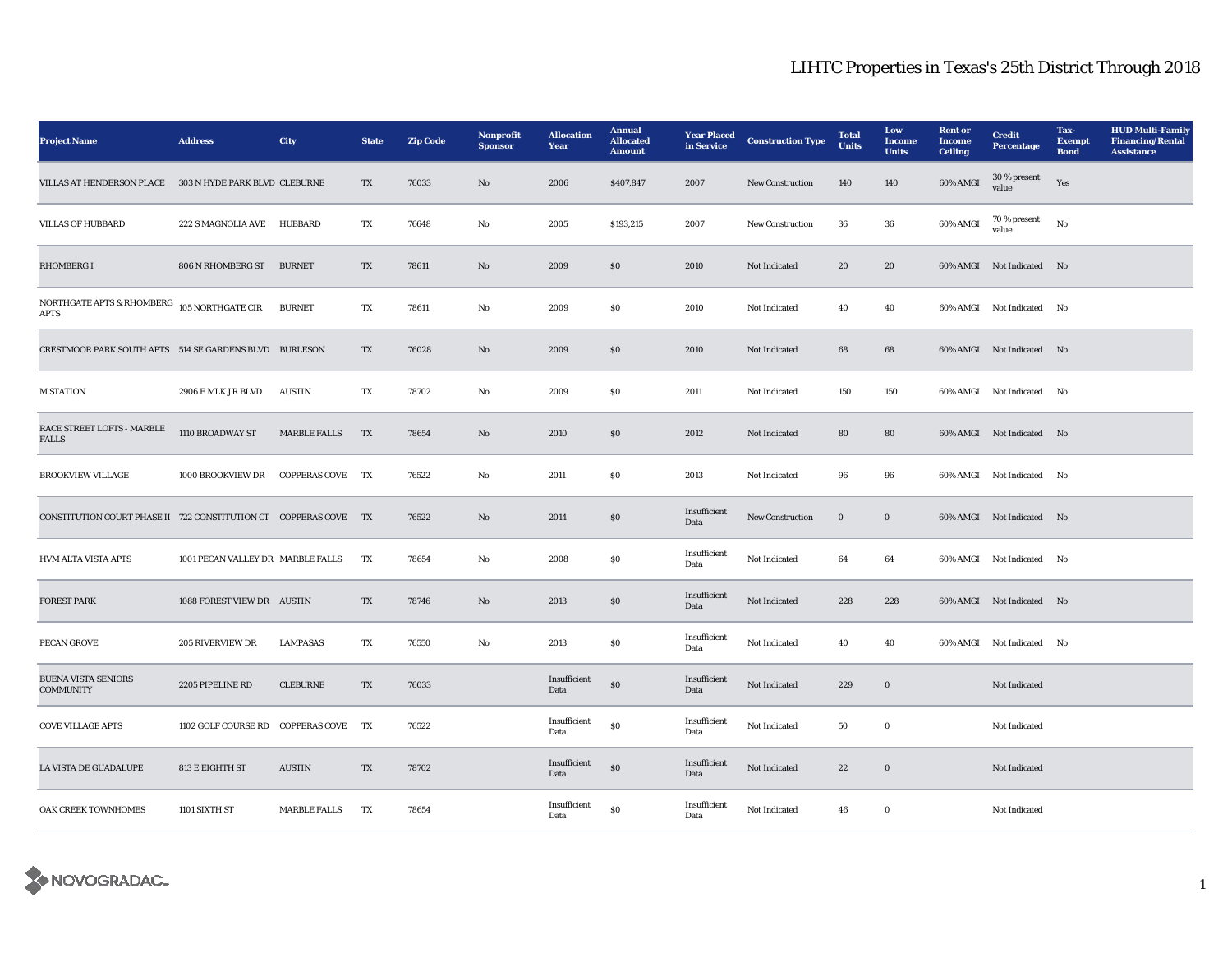| <b>Project Name</b>                          | <b>Address</b>                | City                | <b>State</b> | <b>Zip Code</b> | Nonprofit<br><b>Sponsor</b> | <b>Allocation</b><br>Year | <b>Annual</b><br><b>Allocated</b><br><b>Amount</b> | <b>Year Placed</b><br>in Service | <b>Construction Type</b>        | <b>Total</b><br><b>Units</b> | Low<br>Income<br><b>Units</b> | <b>Rent</b> or<br><b>Income</b><br><b>Ceiling</b> | <b>Credit</b><br><b>Percentage</b> | Tax-<br><b>Exempt</b><br><b>Bond</b> | <b>HUD Multi-Family</b><br><b>Financing/Rental</b><br><b>Assistance</b> |
|----------------------------------------------|-------------------------------|---------------------|--------------|-----------------|-----------------------------|---------------------------|----------------------------------------------------|----------------------------------|---------------------------------|------------------------------|-------------------------------|---------------------------------------------------|------------------------------------|--------------------------------------|-------------------------------------------------------------------------|
| <b>ALVARADO SENIORS</b><br><b>APARTMENTS</b> | 1035 N CUMMINGS DR ALVARADO   |                     | TX           | 76009           | $\mathbf{N}\mathbf{o}$      | 2017                      | $\$0$                                              | 2000                             | Acquisition and Rehab 24        |                              | 24                            | 60% AMGI                                          | 70 % present<br>value              | No                                   | $\mathbf{N}\mathbf{o}$                                                  |
| <b>CROWN POINT APTS</b>                      | 700 S MAIN ST                 | <b>VENUS</b>        | TX           | 76084           | No                          | 1989                      | $\$0$                                              | 2000                             | Acquisition and Rehab 24        |                              | 24                            |                                                   | 30 % present<br>value              |                                      |                                                                         |
| MEADOWBROOK SQUARE                           | 108 W GODLEY AVE              | <b>GODLEY</b>       | TX           | 76044           | $\mathbf{N}\mathbf{o}$      | 1997                      | S <sub>0</sub>                                     | 2000                             | Acquisition and Rehab 20        |                              | 20                            |                                                   | 60% AMGI Not Indicated No          |                                      |                                                                         |
| PECAN TREE SQUARE APTS                       | 101 PECAN ST                  | <b>GRANDVIEW</b>    | TX           | 76050           | No                          | 1997                      | \$0\$                                              | 2000                             | Acquisition and Rehab 24        |                              | 24                            |                                                   | 60% AMGI Not Indicated             | No                                   |                                                                         |
| <b>GARDEN GATE APTS</b>                      | 300 THIRD ST                  | <b>BURNET</b>       | TX           | 78611           | No                          | 2000                      | \$0\$                                              | 2001                             | <b>New Construction</b>         | 30                           | $30\,$                        |                                                   | 30 % present<br>value              | No                                   |                                                                         |
| SPRINGDALE APTS                              | 6415 SPRINGDALE RD            | <b>AUSTIN</b>       | TX           | 78723           | No                          | 2000                      | ${\bf S0}$                                         | 2001                             | Acquisition and Rehab 98        |                              | 97                            |                                                   | 30 % present<br>value              | Yes                                  |                                                                         |
| <b>SPRINGS APTS</b>                          | 289 SPRINGS LN                | DRIPPING SPRINGS TX |              | 78620           | No                          | 1999                      | \$0                                                | 2001                             | New Construction                | 76                           | 76                            |                                                   | 70 % present<br>value              | No                                   |                                                                         |
| FORT BRANCH LANDING APTS                     | 5800 TECHNI CTR DR            | <b>AUSTIN</b>       | TX           | 78721           |                             | 2000                      | $\$0$                                              | 2002                             | Not Indicated                   | 250                          | 248                           |                                                   | Not Indicated                      |                                      |                                                                         |
| BUNKER HILL SENIOR VILLAGE                   | 1801 W LINGLEVILLE<br>RD      | <b>STEPHENVILLE</b> | TX           | 76401           | $\mathbf{N}\mathbf{o}$      | 2001                      | S <sub>0</sub>                                     | 2003                             | <b>New Construction</b>         | 44                           | 44                            |                                                   | 70 % present<br>value              | $\rm No$                             |                                                                         |
| <b>CREEKSIDE TOWNHOMES</b>                   | 103 N HILL ST                 | <b>BURNET</b>       | TX           | 78611           | No                          | 2002                      | \$0\$                                              | 2004                             | Acquisition and Rehab 60        |                              | 53                            |                                                   | 70 % present<br>value              | No                                   |                                                                         |
| HIGHLAND OAKS APTS                           | 1600 MUSTANG DR               | <b>MARBLE FALLS</b> | TX           | 78654           | $\mathbf{N}\mathbf{o}$      | 2002                      | ${\bf S0}$                                         | 2004                             | New Construction                | 76                           | 76                            |                                                   | 70 % present<br>value              | No                                   |                                                                         |
| <b>HERITAGE POINTE</b>                       | 1950 WEBBERVILLE RD AUSTIN    |                     | TX           | 78721           | No                          | 2003                      | $\$0$                                              | 2005                             | New Construction                | 240                          | 192                           |                                                   | 70 % present<br>value              | No                                   |                                                                         |
| PECAN CREEK APTS                             | 1815 OLD BRANDON RD HILLSBORO |                     | TX           | 76645           | $\mathbf{N}\mathbf{o}$      | 2003                      | \$0                                                | 2005                             | New Construction                | 48                           | 48                            |                                                   | 70 % present<br>value              | $_{\rm No}$                          |                                                                         |
| THE VISTA APTS                               | 1700 MUSTANG DR               | MARBLE FALLS        | TX           | 78654           | No                          | 2004                      | $\$0$                                              | 2005                             | <b>New Construction</b>         | 124                          | 124                           |                                                   | 30 % present<br>value              | Yes                                  |                                                                         |
| <b>CLIFTON MANOR</b>                         | <b>610 S AVE F</b>            | <b>CLIFTON</b>      | TX           | 76634           |                             | 2005                      | \$120,124                                          | 2006                             | <b>Acquisition and Rehab 40</b> |                              | 40                            | 60% AMGI                                          | 70 % present<br>value              |                                      |                                                                         |
| HAMILTON MANOR APTS                          | 702 S COLLEGE ST              | <b>HAMILTON</b>     | TX           | 76531           |                             | 2005                      | \$58,236                                           | 2006                             | Acquisition and Rehab 18        |                              | 18                            | 60% AMGI                                          | 70 % present<br>value              |                                      |                                                                         |

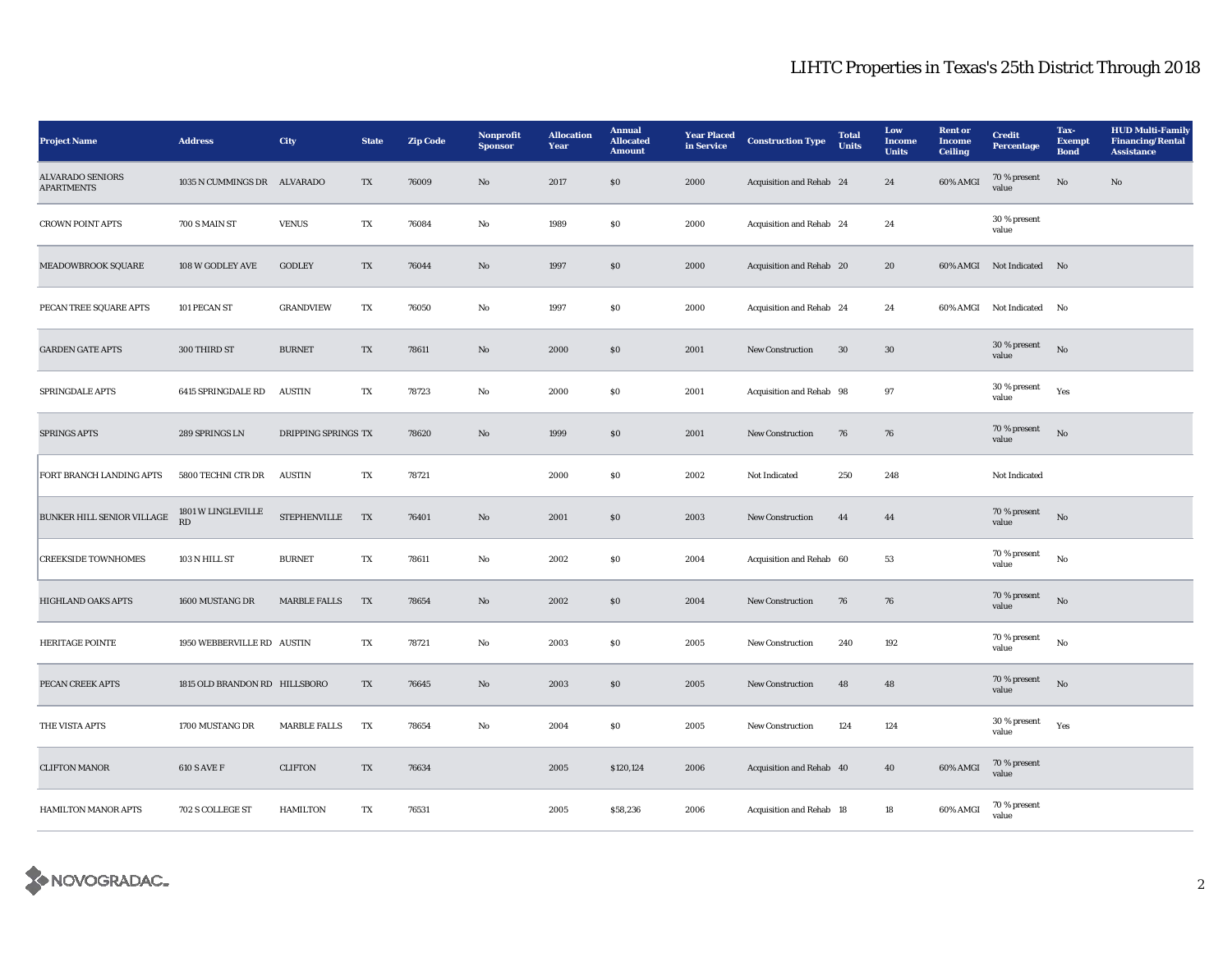| <b>Project Name</b>                                  | <b>Address</b>                                                             | City                | <b>State</b> | <b>Zip Code</b> | Nonprofit<br><b>Sponsor</b> | <b>Allocation</b><br>Year | <b>Annual</b><br><b>Allocated</b><br><b>Amount</b> | <b>Year Placed</b><br>in Service | <b>Construction Type</b>  | <b>Total</b><br><b>Units</b> | Low<br><b>Income</b><br><b>Units</b> | <b>Rent or</b><br><b>Income</b><br><b>Ceiling</b> | <b>Credit</b><br><b>Percentage</b> | Tax-<br><b>Exempt</b><br><b>Bond</b> | <b>HUD Multi-Family</b><br><b>Financing/Rental</b><br><b>Assistance</b> |
|------------------------------------------------------|----------------------------------------------------------------------------|---------------------|--------------|-----------------|-----------------------------|---------------------------|----------------------------------------------------|----------------------------------|---------------------------|------------------------------|--------------------------------------|---------------------------------------------------|------------------------------------|--------------------------------------|-------------------------------------------------------------------------|
| <b>CIMARRON SPRINGS APTS</b>                         | 1302 E KILPATRICK ST CLEBURNE                                              |                     | TX           | 76031           | $\mathbf{N}\mathbf{o}$      | 2005                      | \$1,185,000                                        | 2007                             | New Construction          | 156                          | 149                                  | 60% AMGI                                          | 70 % present<br>value              | No                                   |                                                                         |
| PEMBROOKE COURT                                      | 248 OLD OSAGE RD                                                           | <b>GATESVILLE</b>   | TX           | 76528           |                             | Insufficient<br>Data      | \$0                                                | Insufficient<br>Data             | Not Indicated             | 76                           | $\bf{0}$                             |                                                   | Not Indicated                      |                                      |                                                                         |
| RIVER PARK VILLAGE EAST APTS                         | 1309 CENTRAL TEXAS<br><b>EXPY</b>                                          | <b>LAMPASAS</b>     | TX           | 76550           |                             | Insufficient<br>Data      | $\$0$                                              | Insufficient<br>Data             | Not Indicated             | 50                           | $\boldsymbol{0}$                     |                                                   | Not Indicated                      |                                      |                                                                         |
| ROSEMONT OF HILLSBORO PHASI 807 ABBOTT AVE           |                                                                            | HILLSBORO           | TX           | 76645           |                             | Insufficient<br>Data      | \$0                                                | Insufficient<br>Data             | Not Indicated             | 24                           | $\bf{0}$                             |                                                   | Not Indicated                      |                                      |                                                                         |
| ROSEMONT OF HILLSBORO PHASI 807 ABBOTT AVE           |                                                                            | <b>HILLSBORO</b>    | TX           | 76645           |                             | Insufficient<br>Data      | $\$0$                                              | Insufficient<br>Data             | Not Indicated             | 52                           | $\boldsymbol{0}$                     |                                                   | Not Indicated                      |                                      |                                                                         |
| SHENANDOAH TOWNHOMES                                 | 1151 REMINGTON CIR                                                         | <b>BURLESON</b>     | TX           | 76028           |                             | Insufficient<br>Data      | \$0                                                | Insufficient<br>Data             | Not Indicated             | 117                          | $\bf{0}$                             |                                                   | Not Indicated                      |                                      |                                                                         |
| <b>SPHINX AT ALSBURY VILLAS</b>                      | 755 NE ALSBURY BLVD BURLESON                                               |                     | TX           | 76028           |                             | Insufficient<br>Data      | \$0                                                | Insufficient<br>Data             | Not Indicated             | 143                          | $\bf{0}$                             |                                                   | Not Indicated                      |                                      |                                                                         |
| <b>WALNUT CREEK</b>                                  | 6409 SPRINGDALE RD                                                         | <b>AUSTIN</b>       | TX           | 78723           |                             | Insufficient<br>Data      | $\$0$                                              | Insufficient<br>Data             | Not Indicated             | 98                           | $\bf{0}$                             |                                                   | Not Indicated                      |                                      |                                                                         |
| <b>WILDFLOWER TERRACE</b>                            | 3801 BERKMAN DR                                                            | <b>AUSTIN</b>       | TX           | 78723           | No                          | 2009                      | $\$0$                                              | Insufficient<br>Data             | Not Indicated             | 201                          | 201                                  |                                                   | 60% AMGI Not Indicated No          |                                      |                                                                         |
| <b>CAPITAL STUDIOS HOUSING</b>                       | 309 E 11TH ST                                                              | <b>AUSTIN</b>       | TX           | 78701           | No                          | 2012                      | \$110,000                                          | Insufficient<br>Data             | Not Indicated             | 135                          | 135                                  | 60% AMGI                                          | 70 % present<br>value              | $_{\rm No}$                          | No                                                                      |
| <b>ALDRICH 51</b>                                    | 2604 ALDRICH STREET AUSTIN                                                 |                     | TX           | 78723           | No                          | 2015                      | $\$0$                                              | Insufficient<br>Data             | Acquisition and Rehab 240 |                              | 204                                  | 60% AMGI TCEP only                                |                                    | No                                   | $\mathbf{No}$                                                           |
| <b>LOMETA POINTE</b>                                 | <b>EAST SIDE OF OLD</b><br>LOMETA ROAD, NORTH LAMPASAS<br>OF WEST AVENUE E |                     | TX           | 76550           | No                          | 2015                      | ${\bf S0}$                                         | Insufficient<br>Data             | Acquisition and Rehab 78  |                              | 78                                   | 60% AMGI TCEP only                                |                                    | No                                   | No                                                                      |
| MARIPOSA APARTMENT HOMES<br><b>AT SOUTH BROADWAY</b> | <b>SEQ OF SOUTH</b><br><b>BROADWAY STREET</b><br>AND PLUM STREET           | <b>JOSHUA</b>       | TX           | 76058           | No                          | 2015                      | S <sub>0</sub>                                     | Insufficient<br>Data             | Acquisition and Rehab 222 |                              | 127                                  | 60% AMGI TCEP only                                |                                    | No                                   | No                                                                      |
| MERRITT HILL COUNTRY                                 | 28865 RR 12                                                                | DRIPPING SPRINGS TX |              | 78620           | No                          | 2015                      | ${\bf S0}$                                         | Insufficient<br>Data             | Acquisition and Rehab 80  |                              | 40                                   | 60% AMGI TCEP only                                |                                    | No                                   | No                                                                      |
| <b>RESERVE AT SPRINGDALE</b>                         | 5605 SPRINGDALE<br><b>ROAD</b>                                             | <b>AUSTIN</b>       | TX           | 78723           | No                          | 2015                      | \$0\$                                              | Insufficient<br>Data             | Acquisition and Rehab 292 |                              | 292                                  | 60% AMGI TCEP only                                |                                    | No                                   | No.                                                                     |

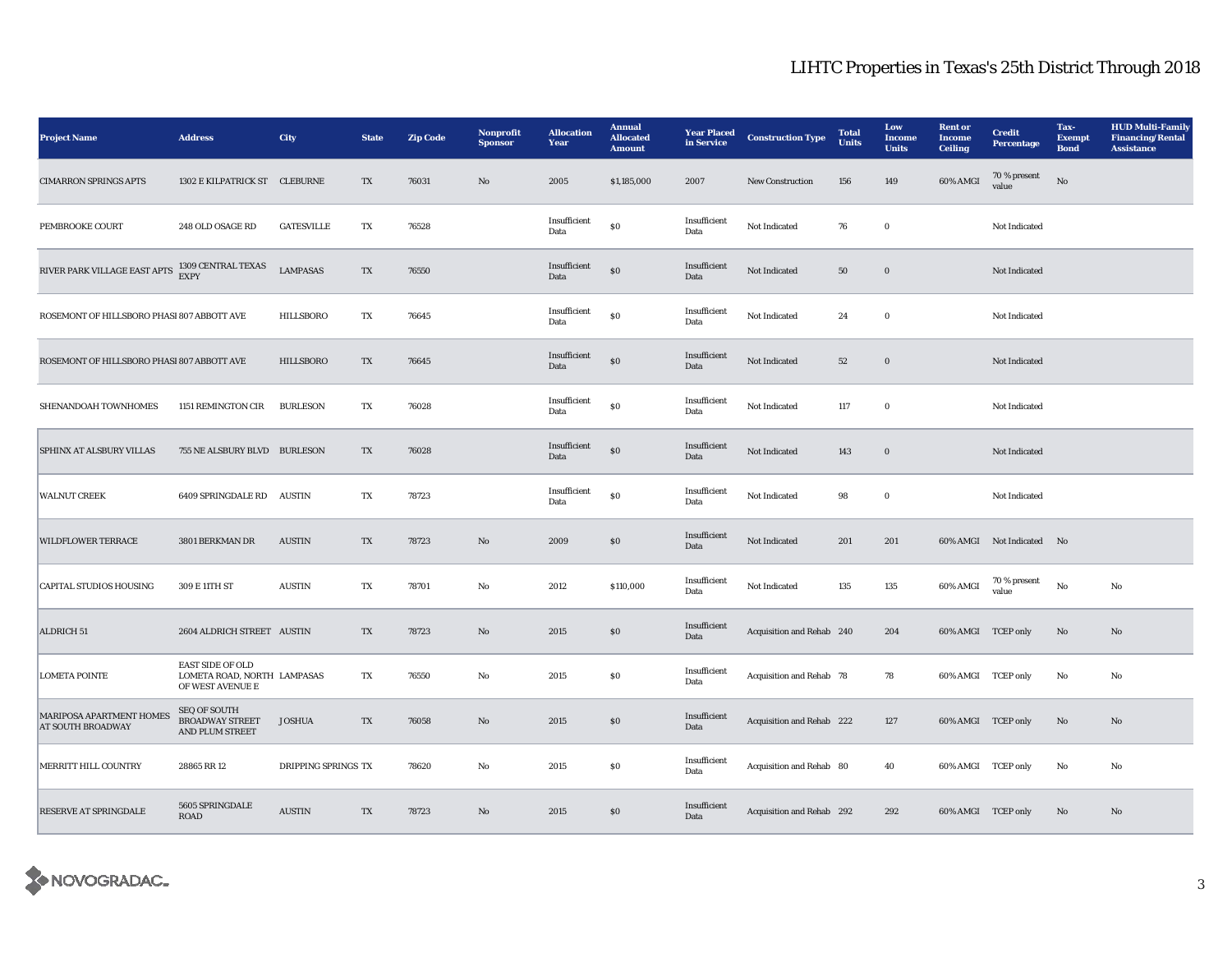| <b>Project Name</b>                         | <b>Address</b>                          | <b>City</b>         | <b>State</b>           | <b>Zip Code</b> | <b>Nonprofit</b><br><b>Sponsor</b> | <b>Allocation</b><br>Year | <b>Annual</b><br><b>Allocated</b><br><b>Amount</b> | <b>Year Placed</b><br>in Service | <b>Construction Type</b>       | <b>Total</b><br><b>Units</b> | Low<br><b>Income</b><br><b>Units</b> | <b>Rent</b> or<br><b>Income</b><br><b>Ceiling</b> | <b>Credit</b><br><b>Percentage</b> | Tax-<br><b>Exempt</b><br><b>Bond</b> | <b>HUD Multi-Family</b><br><b>Financing/Rental</b><br><b>Assistance</b> |
|---------------------------------------------|-----------------------------------------|---------------------|------------------------|-----------------|------------------------------------|---------------------------|----------------------------------------------------|----------------------------------|--------------------------------|------------------------------|--------------------------------------|---------------------------------------------------|------------------------------------|--------------------------------------|-------------------------------------------------------------------------|
| <b>HOUSING FIRST OAK SPRINGS</b>            | 3000 OAK SPRINGS                        | <b>AUSTIN</b>       | TX                     | 78702           | No                                 | 2017                      | $\$0$                                              | Insufficient<br>Data             | <b>New Construction</b>        | 50                           | 50                                   | 60% AMGI                                          | 30 % present<br>value              | No                                   | No                                                                      |
| <b>JORDAN AT MUELLER</b>                    | 2725 PHILOMENA<br><b>STREET</b>         | <b>AUSTIN</b>       | $\mathbf{T}\mathbf{X}$ | 78723           | $\mathbf{N}\mathbf{o}$             | 2017                      | $\bf{S0}$                                          | Insufficient<br>Data             | New Construction               | 132                          | 132                                  | 60% AMGI                                          | 70 % present<br>value              |                                      |                                                                         |
| PATHWAYS AT GASTON PLACE                    | 1941 GASTON PLACE                       | <b>AUSTIN</b>       | TX                     | 78723           | No                                 | 2017                      | \$0\$                                              | Insufficient<br>Data             | Acquisition and Rehab 100      |                              | 100                                  | 60% AMGI                                          | 30 % present<br>value              |                                      |                                                                         |
| PLATEAU RIDGE APARTMENTS                    | 701 MCANEAR STREET                      | <b>CLEBURNE</b>     | TX                     | 76033           | $\mathbf{N}\mathbf{o}$             | 2017                      | $\$0$                                              | Insufficient<br>Data             | Acquisition and Rehab 49       |                              | 49                                   | 60% AMGI                                          | 70 % present<br>value              |                                      |                                                                         |
| STEPHENVILLE CROSSING                       | 1300 W. HYMAN ST                        | <b>STEPHENVILLE</b> | TX                     | 76401           | $\mathbf{N}\mathbf{o}$             | 2017                      | ${\bf S0}$                                         | Insufficient<br>Data             | Acquisition and Rehab 86       |                              | 86                                   | 60% AMGI                                          | 30 % present<br>value              |                                      |                                                                         |
| <b>TEST PROPERTY</b>                        | 101 E. 11TH ST                          | <b>AUSTIN</b>       | TX                     | 78753           | No                                 | 2017                      | $\$0$                                              | Insufficient<br>Data             | Acquisition and Rehab 2        |                              | $\bf{0}$                             |                                                   | 60% AMGI Not Indicated             |                                      |                                                                         |
| <b>VISTA BELLA</b>                          | 21101 BOGGY FORD<br><b>ROAD</b>         | <b>LAGO VISTA</b>   | TX                     | 78645           | No                                 | 2017                      | $\$0$                                              | Insufficient<br>Data             | New Construction               | 72                           | 40                                   | 60% AMGI                                          | 70 % present<br>value              |                                      |                                                                         |
| <b>WESTERN SPRINGS</b><br><b>APARTMENTS</b> | 603 W. HWY 290                          | DRIPPING SPRINGS TX |                        | 78620           | $\mathbf{N}\mathbf{o}$             | 2017                      | $\$0$                                              | Insufficient<br>Data             | New Construction               | 72                           | 46                                   | 60% AMGI                                          | 70 % present<br>value              |                                      |                                                                         |
| <b>LAMPASAS GARDENS</b>                     | 1311 CENTRAL TEXAS<br><b>EXPRESSWAY</b> | <b>LAMPASAS</b>     | TX                     | 76550           | No                                 | 2018                      | ${\bf S0}$                                         | Insufficient<br>Data             | Acquisition and Rehab 24       |                              | 24                                   | 60% AMGI                                          | 30 % present<br>value              |                                      |                                                                         |
| PATHWAYS AT CHALMERS<br><b>COURTS EAST</b>  | SWC OF CHICON ST.<br>AND E. 4TH ST.     | <b>AUSTIN</b>       | TX                     | 78702           | No                                 | 2018                      | S <sub>0</sub>                                     | Insufficient<br>Data             | <b>New Construction</b>        | 156                          | 135                                  | 60% AMGI                                          | 70 % present<br>value              |                                      |                                                                         |
| DUPLEX AT 3905 CHASE CIRCLE                 | 3905 CHASE CIR                          | <b>AUSTIN</b>       | TX                     | 78721           | No                                 | 1987                      | ${\bf S0}$                                         | 1987                             | Acquisition and Rehab 2        |                              | $\boldsymbol{2}$                     |                                                   | Not Indicated                      |                                      |                                                                         |
| 1178 POQUITO ST                             | 1178 POQUITO ST                         | <b>AUSTIN</b>       | TX                     | 78702           | $\mathbf{N}\mathbf{o}$             | 1988                      | \$0\$                                              | 1988                             | Acquisition and Rehab 1        |                              | $\mathbf{1}$                         |                                                   | Not Indicated                      |                                      |                                                                         |
| 1180 POQUITO ST                             | 1180 POQUITO ST                         | <b>AUSTIN</b>       | TX                     | 78702           | $_{\rm No}$                        | 1988                      | ${\bf S0}$                                         | 1988                             | Acquisition and Rehab 1        |                              | $\mathbf{1}$                         |                                                   | Not Indicated                      |                                      |                                                                         |
| 1401 ASTOR PL                               | 1401 ASTOR PL                           | <b>AUSTIN</b>       | TX                     | 78721           | No                                 | 1988                      | $\$0$                                              | 1988                             | <b>Acquisition and Rehab</b> 1 |                              | $\mathbf{1}$                         |                                                   | Not Indicated                      |                                      |                                                                         |
| 1702 WALNUT AVE                             | 1702 WALNUT AVE                         | <b>AUSTIN</b>       | TX                     | 78702           | No                                 | 1988                      | ${\bf S0}$                                         | 1988                             | Acquisition and Rehab 1        |                              | 1                                    |                                                   | Not Indicated                      |                                      |                                                                         |

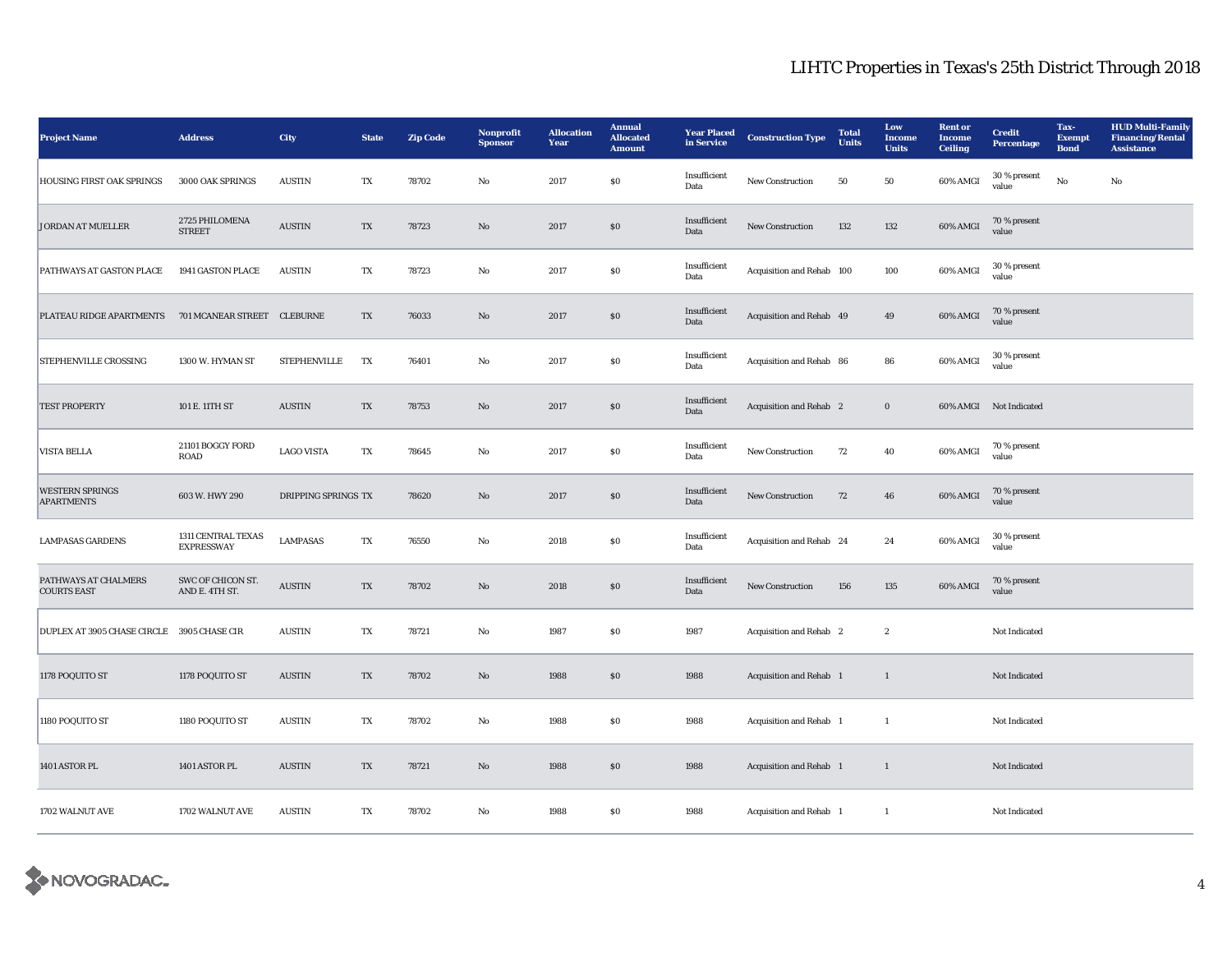| <b>Project Name</b>                         | <b>Address</b>                | <b>City</b>      | <b>State</b> | <b>Zip Code</b> | Nonprofit<br><b>Sponsor</b> | <b>Allocation</b><br>Year | <b>Annual</b><br><b>Allocated</b><br><b>Amount</b> | <b>Year Placed</b><br>in Service | <b>Construction Type</b>       | <b>Total</b><br><b>Units</b> | Low<br><b>Income</b><br><b>Units</b> | <b>Rent</b> or<br><b>Income</b><br><b>Ceiling</b> | <b>Credit</b><br>Percentage | Tax-<br><b>Exempt</b><br><b>Bond</b> | <b>HUD Multi-Family</b><br><b>Financing/Rental</b><br><b>Assistance</b> |
|---------------------------------------------|-------------------------------|------------------|--------------|-----------------|-----------------------------|---------------------------|----------------------------------------------------|----------------------------------|--------------------------------|------------------------------|--------------------------------------|---------------------------------------------------|-----------------------------|--------------------------------------|-------------------------------------------------------------------------|
| 1809 SINGLETON AVE                          | 1809 SINGLETON AVE AUSTIN     |                  | TX           | 78702           | $\mathbf{No}$               | 1988                      | \$0\$                                              | 1988                             | Acquisition and Rehab 1        |                              | $\mathbf{1}$                         |                                                   | Not Indicated               |                                      |                                                                         |
| 1900 NEW YORK AVE                           | 1900 NEW YORK AVE             | <b>AUSTIN</b>    | TX           | 78702           | $_{\rm No}$                 | 1988                      | $\boldsymbol{\mathsf{S}}\boldsymbol{\mathsf{0}}$   | 1988                             | Acquisition and Rehab 1        |                              | $\mathbf{1}$                         |                                                   | Not Indicated               |                                      |                                                                         |
| 1908 PENNSYLVANIA AVE                       | 1908 PENNSYLVANIA<br>AVE      | <b>AUSTIN</b>    | TX           | 78702           | $\mathbf{N}\mathbf{o}$      | 1988                      | \$0\$                                              | 1988                             | Acquisition and Rehab 1        |                              | $\mathbf{1}$                         |                                                   | Not Indicated               |                                      |                                                                         |
| 2102 E 13TH ST                              | 2102 E 13TH ST                | <b>AUSTIN</b>    | TX           | 78702           | No                          | 1988                      | S <sub>0</sub>                                     | 1988                             | Acquisition and Rehab 1        |                              | $\mathbf{1}$                         |                                                   | Not Indicated               |                                      |                                                                         |
| 2208 E 12TH ST                              | 2208 E 12TH ST                | <b>AUSTIN</b>    | TX           | 78702           | No                          | 1988                      | \$0\$                                              | 1988                             | Acquisition and Rehab 1        |                              | $\mathbf{1}$                         |                                                   | Not Indicated               |                                      |                                                                         |
| 2601 SOL WILSON AVE                         | 2601 SOL WILSON AVE AUSTIN    |                  | TX           | 78702           | No                          | 1988                      | <b>SO</b>                                          | 1988                             | <b>Acquisition and Rehab</b> 1 |                              | 1                                    |                                                   | Not Indicated               |                                      |                                                                         |
| 2921 E 13TH ST                              | 2921 E 13TH ST                | <b>AUSTIN</b>    | TX           | 78702           | No                          | 1988                      | \$0\$                                              | 1988                             | Acquisition and Rehab 1        |                              | $\mathbf{1}$                         |                                                   | Not Indicated               |                                      |                                                                         |
| 2923 E 13TH ST                              | 2923 E 13TH ST                | <b>AUSTIN</b>    | TX           | 78702           | No                          | 1988                      | S <sub>0</sub>                                     | 1988                             | Acquisition and Rehab 1        |                              | $\mathbf{1}$                         |                                                   | Not Indicated               |                                      |                                                                         |
| 3209 E 16TH ST                              | 3209 E 16TH ST                | <b>AUSTIN</b>    | TX           | 78721           | No                          | 1988                      | \$0\$                                              | 1988                             | Acquisition and Rehab 1        |                              | $\mathbf{1}$                         |                                                   | Not Indicated               |                                      |                                                                         |
| 3501 PENNSYLVANIA AVE                       | 3501 PENNSYLVANIA<br>AVE      | <b>AUSTIN</b>    | TX           | 78721           | No                          | 1988                      | \$0                                                | 1988                             | Acquisition and Rehab 2        |                              | $\boldsymbol{2}$                     |                                                   | Not Indicated               |                                      |                                                                         |
| <b>EMERALD RETIREMENT</b><br><b>VILLAGE</b> | 1940 OLD BRANDON RD HILLSBORO |                  | TX           | 76645           | No                          | 1988                      | \$0\$                                              | 1988                             | <b>New Construction</b>        | 32                           | 32                                   |                                                   | Not Indicated               |                                      |                                                                         |
| <b>GLEN ROSE APTS</b>                       | 901 STADIUM DR                | <b>GLEN ROSE</b> | TX           | 76043           | No                          | 1988                      | \$0\$                                              | 1988                             | <b>New Construction</b>        | 32                           | $32\,$                               |                                                   | Not Indicated               |                                      |                                                                         |
| NORTHCHASE APTS                             | 125 JANIS ST                  | <b>ALVARADO</b>  | TX           | 76009           | No                          | 1988                      | \$0\$                                              | 1988                             | New Construction               | 36                           | 36                                   |                                                   | Not Indicated               |                                      |                                                                         |
| <b>VERSAILLES/PRINCETON APTS</b>            | 4411 AIRPORT BLVD             | <b>AUSTIN</b>    | TX           | 78722           | No                          | 1988                      | <b>SO</b>                                          | 1988                             | Acquisition and Rehab 90       |                              | 90                                   |                                                   | Not Indicated               |                                      |                                                                         |
| 1203 ELEANOR ST                             | 1203 ELEANOR ST               | <b>AUSTIN</b>    | TX           | 78721           | No                          | 1989                      | \$0\$                                              | 1989                             | Acquisition and Rehab 1        |                              | $\mathbf{1}$                         |                                                   | Not Indicated               |                                      |                                                                         |

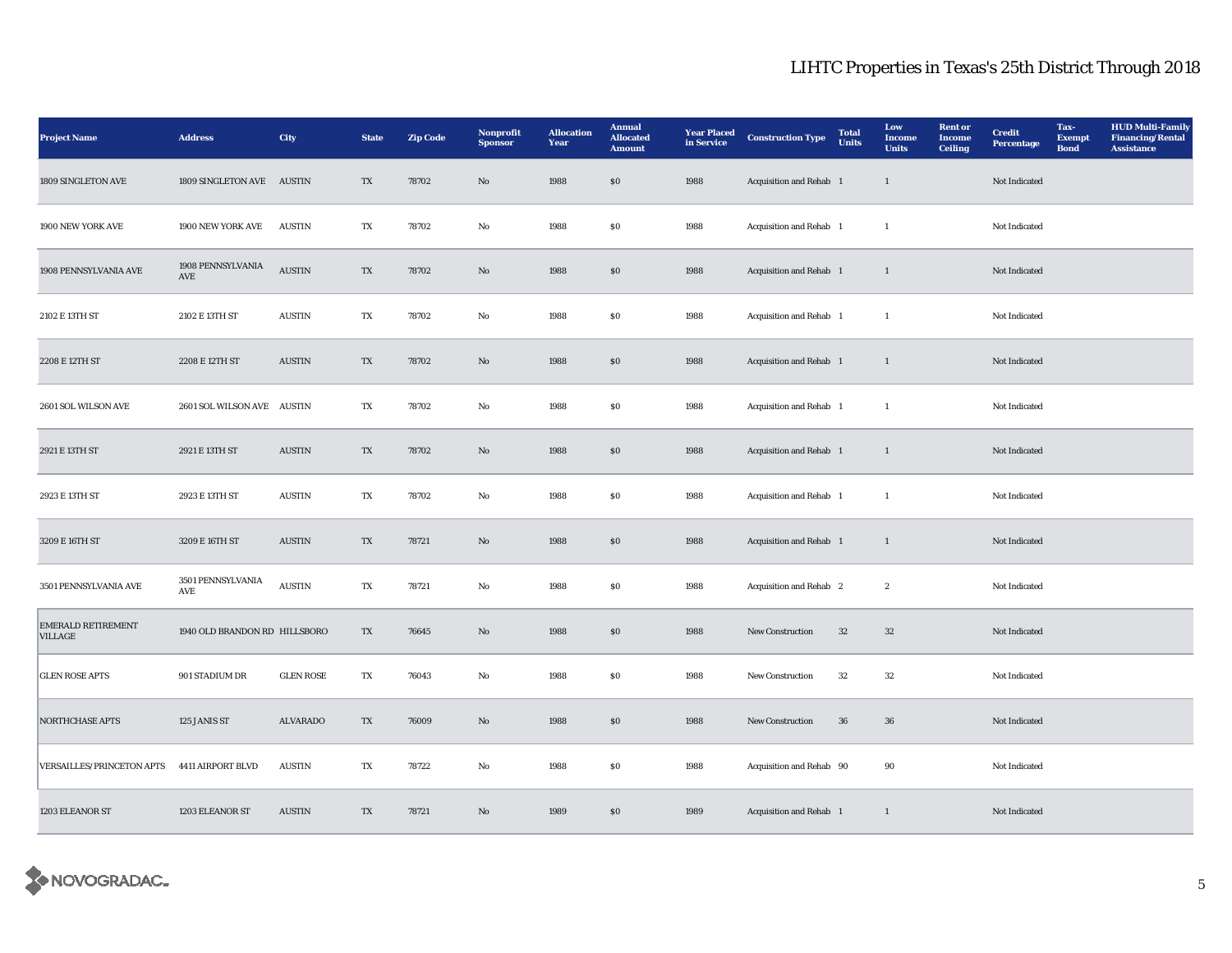| <b>Project Name</b>                           | <b>Address</b>             | City             | <b>State</b> | <b>Zip Code</b> | <b>Nonprofit</b><br><b>Sponsor</b> | <b>Allocation</b><br>Year | <b>Annual</b><br><b>Allocated</b><br><b>Amount</b> | <b>Year Placed</b><br>in Service | <b>Construction Type</b>  | <b>Total</b><br><b>Units</b> | Low<br>Income<br><b>Units</b> | <b>Rent</b> or<br><b>Income</b><br><b>Ceiling</b> | <b>Credit</b><br><b>Percentage</b> | Tax-<br><b>Exempt</b><br><b>Bond</b> | <b>HUD Multi-Family</b><br><b>Financing/Rental</b><br><b>Assistance</b> |
|-----------------------------------------------|----------------------------|------------------|--------------|-----------------|------------------------------------|---------------------------|----------------------------------------------------|----------------------------------|---------------------------|------------------------------|-------------------------------|---------------------------------------------------|------------------------------------|--------------------------------------|-------------------------------------------------------------------------|
| 1220 E 52ND ST                                | 1220 E 52ND ST             | <b>AUSTIN</b>    | TX           | 78723           | No                                 | 1989                      | $\boldsymbol{\mathsf{S}}\boldsymbol{\mathsf{0}}$   | 1989                             | New Construction          | $\bf 6$                      | $\bf 6$                       |                                                   | Not Indicated                      |                                      |                                                                         |
| 1620 WEBBERVILLE RD                           | 1620 WEBBERVILLE RD AUSTIN |                  | TX           | 78721           | No                                 | 1989                      | $\boldsymbol{\mathsf{S}}\boldsymbol{\mathsf{O}}$   | 1989                             | Acquisition and Rehab 1   |                              | $\mathbf{1}$                  |                                                   | Not Indicated                      |                                      |                                                                         |
| 2105 E 12TH ST                                | 2105 E 12TH ST             | <b>AUSTIN</b>    | TX           | 78702           | No                                 | 1989                      | \$0\$                                              | 1989                             | Acquisition and Rehab 2   |                              | $\boldsymbol{2}$              |                                                   | Not Indicated                      |                                      |                                                                         |
| 2304 E 12TH ST                                | 2304 E 12TH ST             | <b>AUSTIN</b>    | TX           | 78702           | No                                 | 1989                      | $\boldsymbol{\mathsf{S}}\boldsymbol{\mathsf{0}}$   | 1989                             | Acquisition and Rehab 1   |                              | $\mathbf{1}$                  |                                                   | Not Indicated                      |                                      |                                                                         |
| 2608 E 14TH ST                                | 2608 E 14TH ST             | <b>AUSTIN</b>    | TX           | 78702           | No                                 | 1989                      | \$0\$                                              | 1989                             | Acquisition and Rehab 1   |                              | $\mathbf{1}$                  |                                                   | Not Indicated                      |                                      |                                                                         |
| 2933 E 14TH ST                                | 2933 E 14TH ST             | <b>AUSTIN</b>    | TX           | 78702           | No                                 | 1989                      | $\boldsymbol{\mathsf{S}}\boldsymbol{\mathsf{O}}$   | 1989                             | New Construction          | -1                           | $\mathbf{1}$                  |                                                   | Not Indicated                      |                                      |                                                                         |
| 407 GRACE ST                                  | 407 GRACE ST               | <b>GLEN ROSE</b> | TX           | 76043           | No                                 | 1989                      | \$0\$                                              | 1989                             | <b>New Construction</b>   | $\mathbf{1}$                 | $\mathbf{1}$                  |                                                   | Not Indicated                      |                                      |                                                                         |
| <b>GRANDVIEW APTS</b>                         | 100 PECAN ST               | <b>GRANDVIEW</b> | TX           | 76050           | No                                 | 1989                      | S <sub>0</sub>                                     | 1989                             | Existing                  | 24                           | 24                            |                                                   | Not Indicated                      |                                      |                                                                         |
| LANCASTER/MONTICELLO APT                      | 1300 E 52ND ST             | <b>AUSTIN</b>    | TX           | 78723           | No                                 | 1989                      | \$0\$                                              | 1989                             | Acquisition and Rehab 15  |                              | 15                            |                                                   | Not Indicated                      |                                      |                                                                         |
| PECAN GROVE VILLAGE APTS<br>PHASE I           | 201 RIVERVIEW DR           | <b>LAMPASAS</b>  | TX           | 76550           | $\mathbf{N}\mathbf{o}$             | 1989                      | ${\bf S0}$                                         | 1990                             | Acquisition and Rehab 40  |                              | 40                            |                                                   | Not Indicated                      |                                      |                                                                         |
| <b>CREEKSIDE APTS - WHITNEY</b>               | 401 E POLK AVE             | <b>WHITNEY</b>   | TX           | 76692           | No                                 | 1991                      | SO.                                                | 1991                             | Acquisition and Rehab 10  |                              | 10                            |                                                   | Not Indicated                      |                                      |                                                                         |
| <b>ELMRIDGE APTS</b>                          | 1190 AIRPORT BLVD          | <b>AUSTIN</b>    | TX           | 78702           | $\mathbf{N}\mathbf{o}$             | 2010                      | \$0\$                                              | 1991                             | Acquisition and Rehab 130 |                              | 130                           |                                                   | 60% AMGI Not Indicated No          |                                      |                                                                         |
| STONE GLEN APTS                               | 105 RIO GRANDE ST          | <b>GLEN ROSE</b> | TX           | 76043           | No                                 | 1991                      | $\boldsymbol{\mathsf{S}}\boldsymbol{\mathsf{O}}$   | 1991                             | Acquisition and Rehab 20  |                              | 20                            |                                                   | Not Indicated                      |                                      |                                                                         |
| <b>BOSQUE VILLAGE APTS</b>                    | <b>110 S AVE M</b>         | <b>CLIFTON</b>   | TX           | 76634           | No                                 | 1992                      | $\boldsymbol{\mathsf{S}}\boldsymbol{\mathsf{O}}$   | 1992                             | Acquisition and Rehab 16  |                              | 16                            |                                                   | Not Indicated                      |                                      |                                                                         |
| <b>SCATTERED COP INFILL</b><br><b>HOUSING</b> | 1611 E 11TH ST             | <b>AUSTIN</b>    | TX           | 78702           | Yes                                | 1991                      | SO.                                                | 1994                             | <b>New Construction</b>   | 75                           | 75                            |                                                   | Not Indicated                      |                                      |                                                                         |